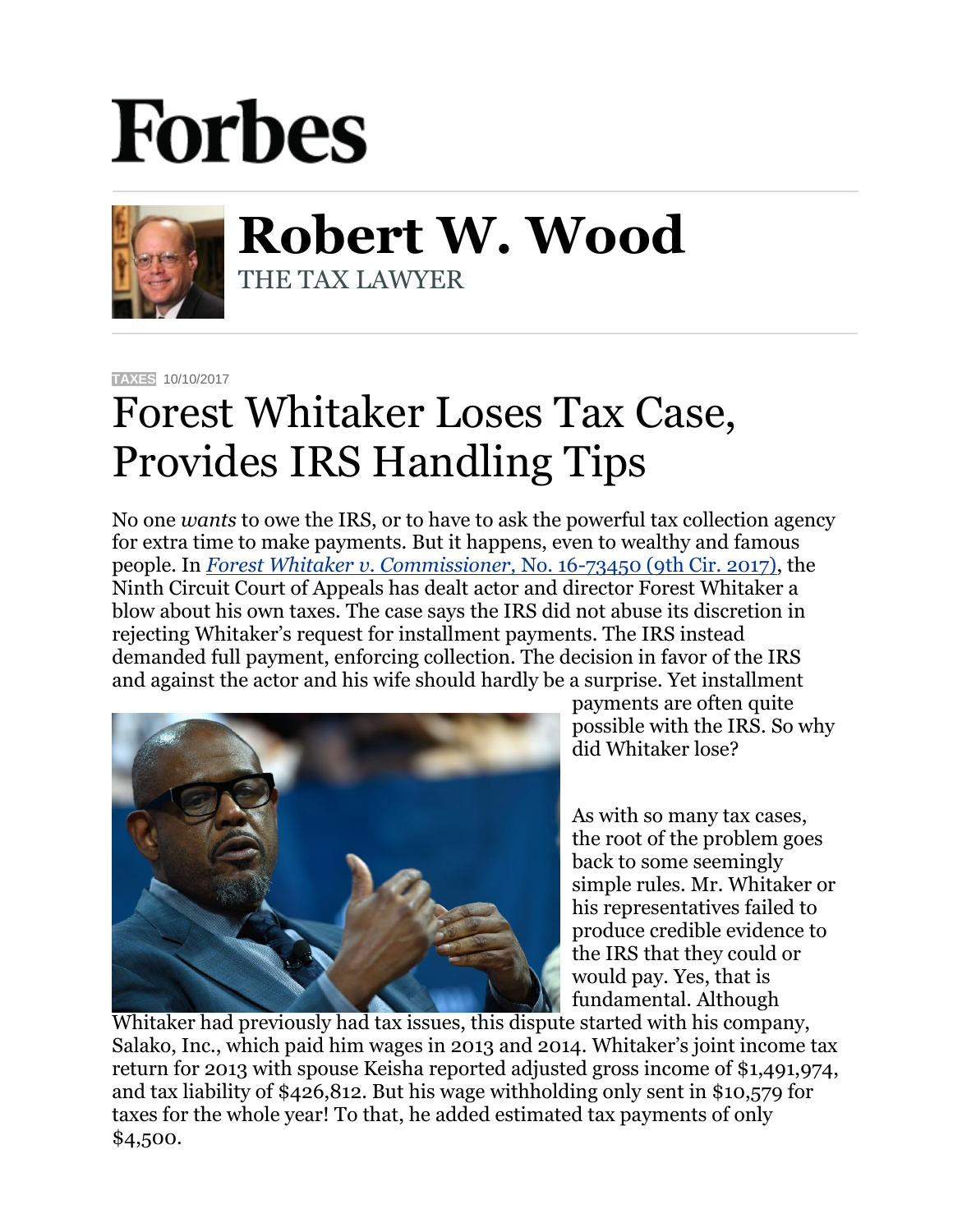So on December 1, 2014, the IRS assessed the taxes of \$426,812. This was not an audit. This was the amount Whitaker's own 2013 tax return admitted that he owed. In early 2015, the IRS sent notices of intent to levy. Whitaker's representative requested a Collection Due Process hearing, and an installment agreement calling for monthly payments. Citing a down movie trend and a need to project an extravagant lifestyle, Whitaker's representative said the actor could not pay, but would pay monthly.

The IRS made clear that financials had to be filled out, that Whitaker's 2014 return had to be filed, and that estimated taxes were also due. Whitaker and his representative failed to comply, but asked for an extension of time. The IRS checked on Whitaker's 2014 wages, and found that Whitaker had 2014 wages of \$1,865,077, but tax withholding of only \$2,267. To the IRS, matters seemed to be getting worse, not better. The IRS said there could be no installment deal without better tax withholding.

Now, Whitaker wanted to make installment payments for his 2013 *and* 2014 IRS liabilities of \$1.2 million. Whitaker proposed 72-months at\$20,000 per month. The IRS countered with \$20,000 monthly for a year, then increasing to \$40,000 a month. But this deal required that Whitaker's 2014 tax return had to be filed, and that estimated payments had to fix the massive withholding problem. Whitaker's representative did not agree, and Whitaker was evidently away on a movie shoot.

In June 2015, Whitaker filed his 2014 return showing income of about \$2.5M, and tax due (just for 2014) of over \$800K. His wage withholding for all of 2014 was only \$17K. Ten days later, the IRS made an assessment for the \$800K it was owed for 2014. The IRS officer considering the installment proposal was not even aware that this return was filed, and Whitaker's representative evidently did not let him know. Ultimately, the IRS rejected the installment plan for Whitaker's 2013 taxes, wanting the \$474,000 it was *still* due for 2013 taxes.

Whitaker went to court asking for relief. The Tax Court sided with the IRS, noting that Whitaker had failed to do what was required. The taxes due were not in dispute, so the only question was whether the IRS abused its discretion. The big taxes due, and the almost complete lack of wage withholding and estimated tax payments, made the case a clear one. The Tax Court agreed that the lack of estimated tax payments alone was enough reason for the IRS to say no, and that the IRS had not abused its discretion.

If Whitaker had shown that more withholding was being taken out, and made a modicum of effort to get back on track with the IRS payments, it might have been different. The Tax Court did not fault the IRS for failing to take Whitaker's representative's unsupported statements—for example that the tax withholding had been fixed—as true. At numerous times, the IRS asked for substantiation and yet Whitaker failed to provide it.